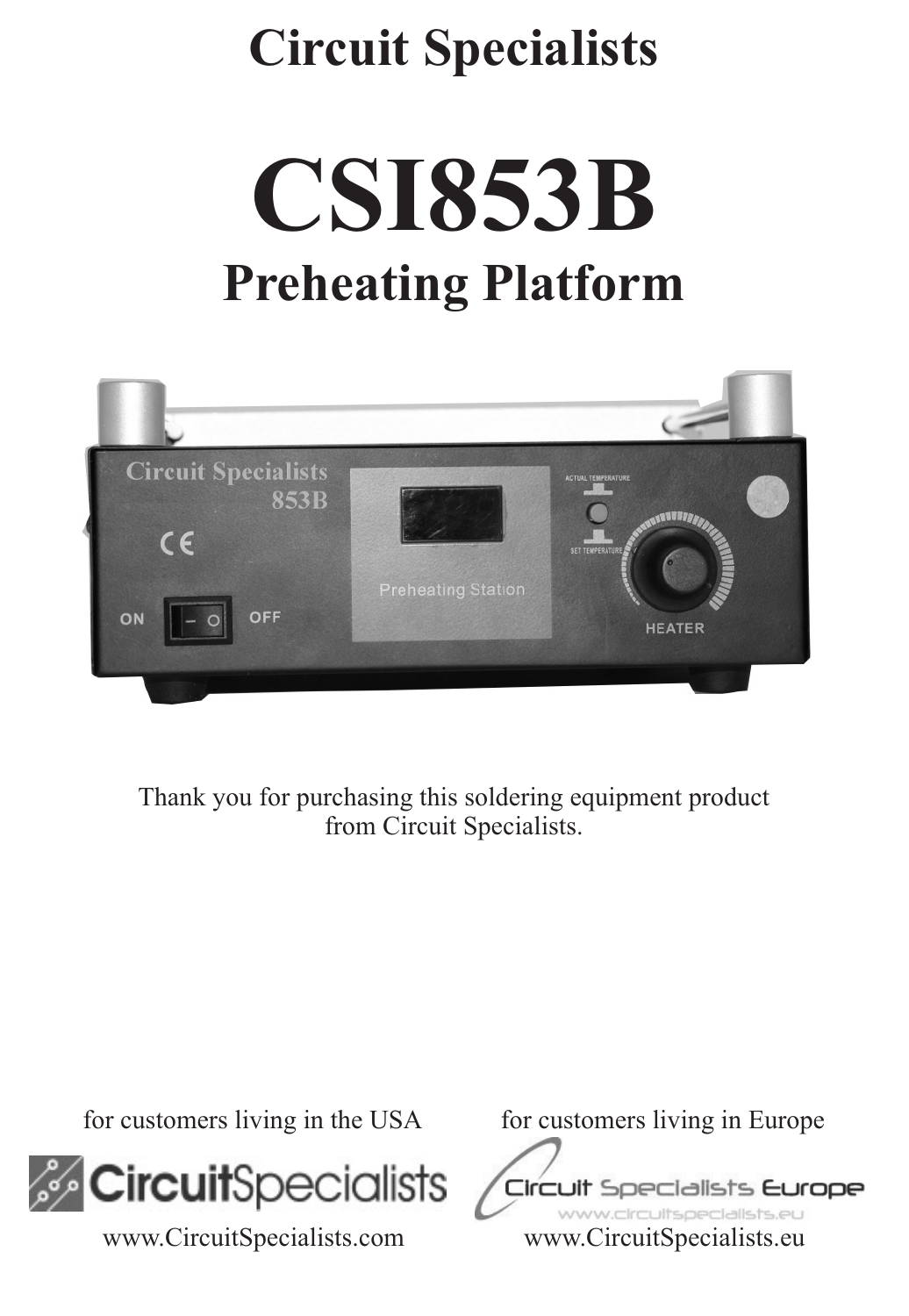### **GENERAL DESCRIPTION**

The 853B preheating platform provides a suitable low cost solution to assist users soldering and de-soldering BFA, SOIC, CHIP, QFP, PLCC style surface mount integrated circuits. Fabricated using anti static design, it implements a ceramic heating element characterized by high heating efficiency and long service life. This unit implements microcomputer controlled closed loop PID programmable temperature control technology. The program cycles every 20 milliseconds to detect the actual temperature of the heating element allowing for quick correction/rapid recovery to the set temperature.

The unit is easy to operate with a simple front panel LED temperature display and sliding card bracket to conveniently move the board over the heating panel. Tightening thumbscrews are included to set the rails in a fixed position depending on the size and orientation of the board being worked on.

## **BASIC INSTRUCTIONS:**

- 1: Attach system to AC power.
- 2: Turn unit power switch to on position.
- 3: Push the small red button on the front panel so it is in the "extended" position.
- 4: Carefully use the rotary knob next to the red button to dial or set your temperature. This LED display will show you the set point in degrees Celsius.
- 5: After you have dialed in your desired temperature, push the red button again and place it into the non extended position.

Now your display will show you the temperature as it is being sensed at the heating element. It will climb to the highest temperature you dialed in while in the set position. To change the temperature, return to the set position.(note: Due to the mass of the ceramic heating component, temperature change is relatively slow. This is a normal characteristic of this preheating platform.)

The PCB rails are adjustable and four thumb screws are included to easily fix the rails into the optimum position for the PCB's being worked on.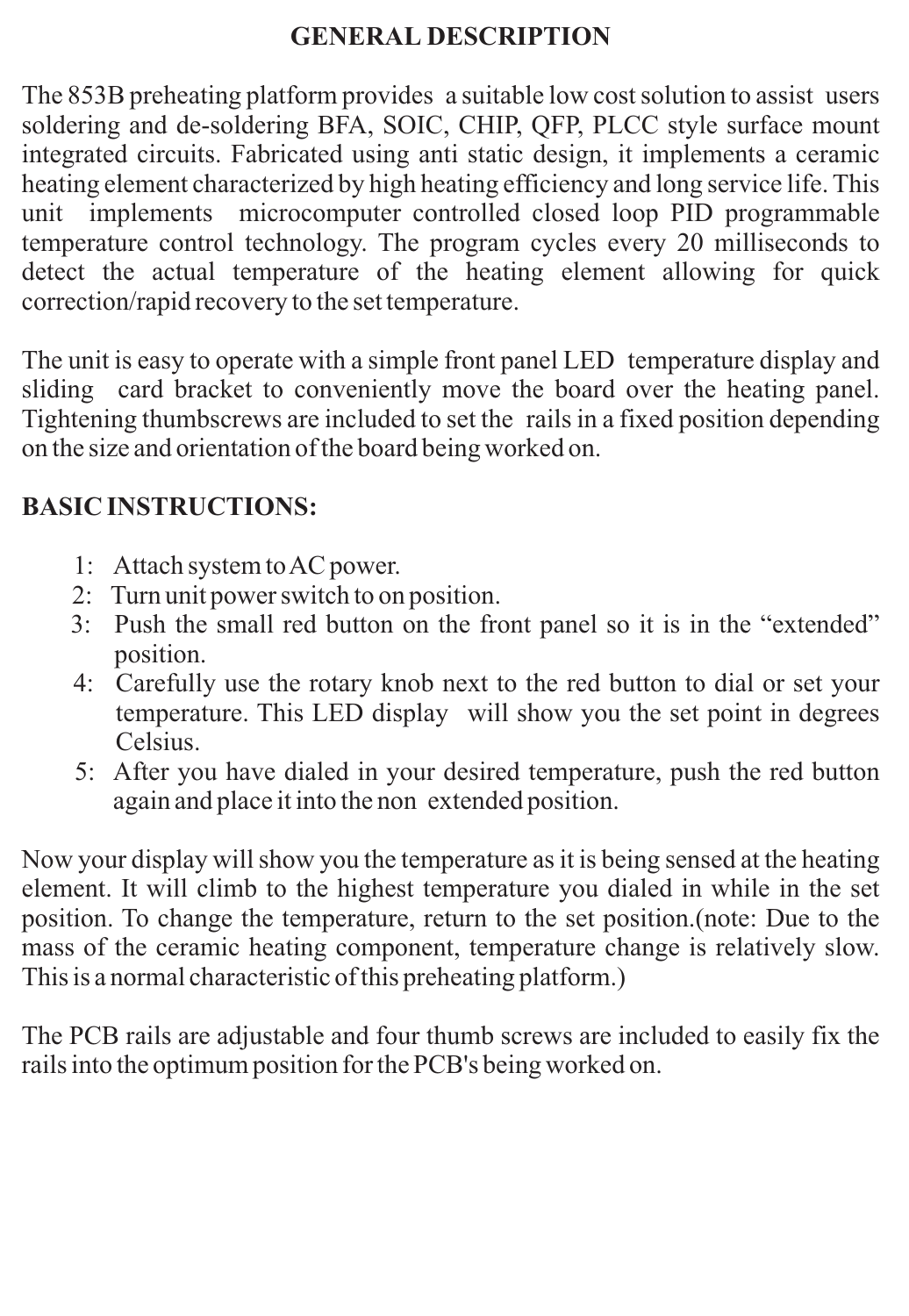#### **Basic Specifications:**

- VAC input: 110VAC +/- 10% for units sold from Circuit Specialists USA
- VAC input: 220VAC +/- 10% for units sold from Circuit Specialists Europe
- Max Power: 500 watts
- Dimensions: 220mm(W) x 73mm(H) x 247mm(D)
- Weight: 3.0Kg
- Heating Element: Ceramic
- Temperature Range: 50-400 deg C (122-752 deg F) Displays in Celsius only
- Temperature Stability: +/- 2%
- Display Type: LED
- Heating Element area 120mm x 120 mm (approximately 5" x 5")

## **Limited Warranty Statement**

This product has a limited warranty of 1 year from the date of the original purchase receipt. Excluded from this warranty are any consumables such as heating elements which eventually self consume given enough use. Should the main body fail during the warranty period, Circuit Specialists will, at it's option repair or replace the damaged unit. This warranty applies only to manufacturing defects. Damage caused by misuse, physical trauma etc is excluded. To receive warranty service, the unit must be returned to the point of purchase. The end user will be responsible for the shipping costs (if any) while Circuit Specialists will be responsible for the return shipping costs. Please check with your respective retailer for appropriate Return Authorization Procedures.